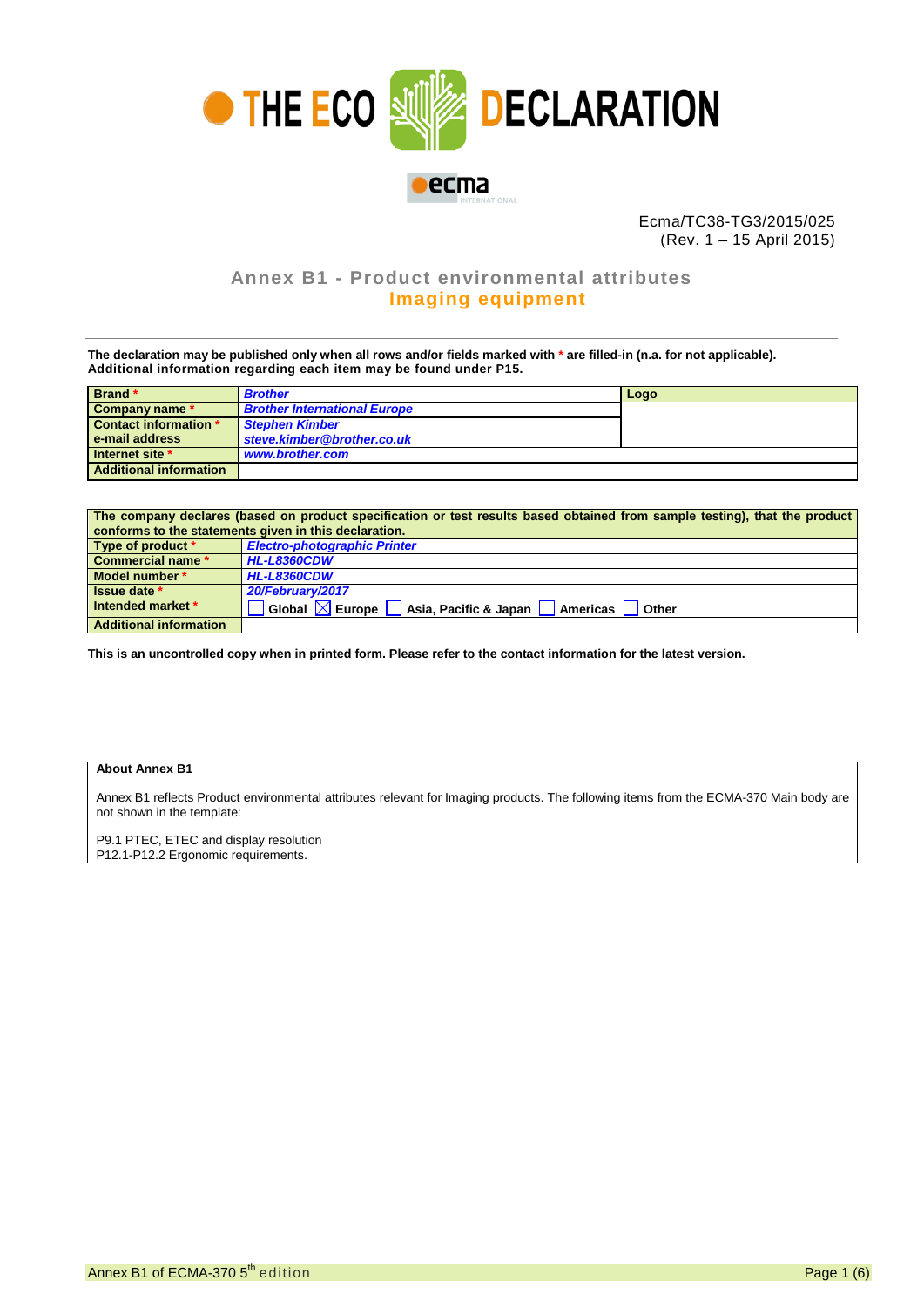| Model number *      |                                                                                                                                                                                                                                                                                                                  | <b>HL-L8360CDW</b>                                                                                                                                                                                    | Logo |                        |    |             |
|---------------------|------------------------------------------------------------------------------------------------------------------------------------------------------------------------------------------------------------------------------------------------------------------------------------------------------------------|-------------------------------------------------------------------------------------------------------------------------------------------------------------------------------------------------------|------|------------------------|----|-------------|
| <b>Issue date</b> * |                                                                                                                                                                                                                                                                                                                  | 20/February/2017                                                                                                                                                                                      |      |                        |    |             |
|                     |                                                                                                                                                                                                                                                                                                                  | <b>Product environmental attributes - Legal requirements</b>                                                                                                                                          |      | <b>Requirement met</b> |    |             |
| Item                |                                                                                                                                                                                                                                                                                                                  |                                                                                                                                                                                                       |      | Yes                    | No | n.a.        |
| <b>P1</b>           |                                                                                                                                                                                                                                                                                                                  | <b>Hazardous substances and preparations</b>                                                                                                                                                          |      |                        |    |             |
| $P1.1*$             |                                                                                                                                                                                                                                                                                                                  | Products do comply with the current European RoHS Directive. (See legal reference and NOTE B1)                                                                                                        |      |                        |    |             |
| $P1.2*$             |                                                                                                                                                                                                                                                                                                                  | Products do not contain Asbestos (see legal reference).                                                                                                                                               |      | X                      |    |             |
| $P1.3*$             | Comment: Legal reference has no maximum concentration value.                                                                                                                                                                                                                                                     |                                                                                                                                                                                                       |      |                        |    |             |
|                     | Products do not contain Ozone Depleting Substances: Chlorofluorocarbons (CFC),<br>hydrobromofluorocarbons (HBFC), hydrochlorofluorcarbons (HCFC), Halons, carbontetrachloride, 1,1,1-<br>trichloroethane, methyl bromide (see legal reference). Comment: Legal reference has no maximum<br>concentration values. |                                                                                                                                                                                                       |      |                        |    |             |
| $P1.4*$             |                                                                                                                                                                                                                                                                                                                  | Products do not contain more than; 0,005% polychlorinated biphenyl (PCB), 0,005% polychlorinated<br>terphenyl (PCT) in preparations (see legal reference).                                            |      | $\boxtimes$            |    |             |
| $P1.5*$             |                                                                                                                                                                                                                                                                                                                  | Products do not contain more than 0,1% short chain chloroparaffins (SCCP) with 10-13 carbon atoms in the<br>chain containing at least 48% per mass of chlorine in the SCCP (see legal reference).     |      | $\boxtimes$            |    |             |
| $P1.6*$             |                                                                                                                                                                                                                                                                                                                  | Parts with direct and prolonged skin contact do not release nickel in concentrations above 0,5 µg/cm <sup>2</sup> /week                                                                               |      |                        |    | $\boxtimes$ |
|                     |                                                                                                                                                                                                                                                                                                                  | (see legal reference).                                                                                                                                                                                |      |                        |    |             |
|                     |                                                                                                                                                                                                                                                                                                                  | Comment: Max limit in legal reference when tested according to EN1811:2011-5.                                                                                                                         |      |                        |    |             |
| $P1.7*$             |                                                                                                                                                                                                                                                                                                                  | REACH Article 33 information about substances in articles is available at (add URL or mail contact):<br>www.brother.eu/reach                                                                          |      | X                      |    |             |
| P <sub>2</sub>      | <b>Batteries</b>                                                                                                                                                                                                                                                                                                 |                                                                                                                                                                                                       |      |                        |    |             |
| $P2.1*$             |                                                                                                                                                                                                                                                                                                                  | If the product contains a battery or an accumulator, the battery/accumulator is labeled with the disposal<br>symbol. Information on proper disposal is provided in user manual. (See legal reference) |      |                        |    | $\boxtimes$ |
| $P2.2*$             |                                                                                                                                                                                                                                                                                                                  | Batteries or accumulators do not contain more than 0,0005% of mercury or 0,002% of cadmium. (See legal                                                                                                |      |                        |    | $\boxtimes$ |
|                     | reference)                                                                                                                                                                                                                                                                                                       |                                                                                                                                                                                                       |      |                        |    |             |
| $P2.3*$             |                                                                                                                                                                                                                                                                                                                  | Batteries and accumulators are readily removable. (See legal reference)                                                                                                                               |      |                        |    | $\boxtimes$ |
| P3                  |                                                                                                                                                                                                                                                                                                                  | <b>Conformity verification &amp; Eco design (ErP)</b>                                                                                                                                                 |      |                        |    |             |
| $P3.1*$             |                                                                                                                                                                                                                                                                                                                  | The product is CE-marked to show conformance with applicable legal requirements (see legal reference).                                                                                                |      |                        |    |             |
|                     |                                                                                                                                                                                                                                                                                                                  | The Declaration of Conformity can be requested at (add link or e-mail address):                                                                                                                       |      |                        |    |             |
|                     |                                                                                                                                                                                                                                                                                                                  | http://support.brother.com/g/b/productsearch.aspx?c=gb⟨=en                                                                                                                                            |      |                        |    |             |
| $P3.2*$             |                                                                                                                                                                                                                                                                                                                  | The product complies with the Eco design requirements for energy-related products,<br>(see legal reference).                                                                                          |      |                        |    |             |
|                     |                                                                                                                                                                                                                                                                                                                  | given in item P15 or added to this document,<br>Required information is;                                                                                                                              |      |                        |    |             |
|                     |                                                                                                                                                                                                                                                                                                                  | $\boxtimes$ available at (add URL):                                                                                                                                                                   |      |                        |    |             |
|                     |                                                                                                                                                                                                                                                                                                                  | http://support.brother.com/g/b/productsearch.aspx?c=gb⟨=en                                                                                                                                            |      |                        |    |             |
| <b>P4</b>           |                                                                                                                                                                                                                                                                                                                  | <b>Consumable materials</b>                                                                                                                                                                           |      |                        |    |             |
| $P4.1*$             |                                                                                                                                                                                                                                                                                                                  | If a photo conductor (drum, belt etc.) is used in the product, it does not contain cadmium max 0,01% (see<br>legal reference and NOTE B1).                                                            |      | ⋉                      |    |             |
| $P4.2*$             |                                                                                                                                                                                                                                                                                                                  | If ink/toner is used in the product, it does not contain cadmium max 0,1% by weight (see legal reference).                                                                                            |      |                        |    |             |
| $P4.3*$             |                                                                                                                                                                                                                                                                                                                  | If the ink/toner formulation/preparation is classified as hazardous or contains a substance for which there                                                                                           |      |                        |    |             |
|                     |                                                                                                                                                                                                                                                                                                                  | are Community workplace exposure limits, the product/packaging is adequately labeled according to                                                                                                     |      |                        |    |             |
|                     |                                                                                                                                                                                                                                                                                                                  | applicable regulations and a Safety Data Sheet (SDS) in accordance with these requirements is available                                                                                               |      |                        |    |             |
|                     |                                                                                                                                                                                                                                                                                                                  | (see legal reference).                                                                                                                                                                                |      |                        |    |             |
| <b>P5</b>           |                                                                                                                                                                                                                                                                                                                  | <b>Product packaging</b>                                                                                                                                                                              |      |                        |    |             |
| P5.1*               |                                                                                                                                                                                                                                                                                                                  | Packaging and packaging components do not contain more than 0,01% lead, mercury, cadmium and<br>hexavalent chromium by weight of these together.                                                      |      | $\boxtimes$            |    |             |
| $P5.2*$             |                                                                                                                                                                                                                                                                                                                  | The packaging materials are marked with abbreviations and numbers indicating the nature of the material(s)<br>used (see legal reference).                                                             |      | $\boxtimes$            |    |             |
| P5.3*               |                                                                                                                                                                                                                                                                                                                  | The product packaging material is free from ozone depleting substances as specified in the Montreal                                                                                                   |      | $\boxtimes$            |    |             |
|                     |                                                                                                                                                                                                                                                                                                                  | Protocol (see legal reference).                                                                                                                                                                       |      |                        |    |             |
|                     |                                                                                                                                                                                                                                                                                                                  | Comment: Legal reference has no maximum concentration values.                                                                                                                                         |      |                        |    |             |
| P <sub>6</sub>      |                                                                                                                                                                                                                                                                                                                  | <b>Treatment information</b>                                                                                                                                                                          |      |                        |    |             |
| $P6.1*$             |                                                                                                                                                                                                                                                                                                                  | Information for recyclers/treatment facilities is available (see legal reference).                                                                                                                    |      | $\boxtimes$            |    |             |

<span id="page-1-1"></span><span id="page-1-0"></span>NOTE B1 Restriction applies to the homogeneous material, unless other specified and expressed in weight %. Stating "Yes" means that the product is compliant with the mandatory requirements.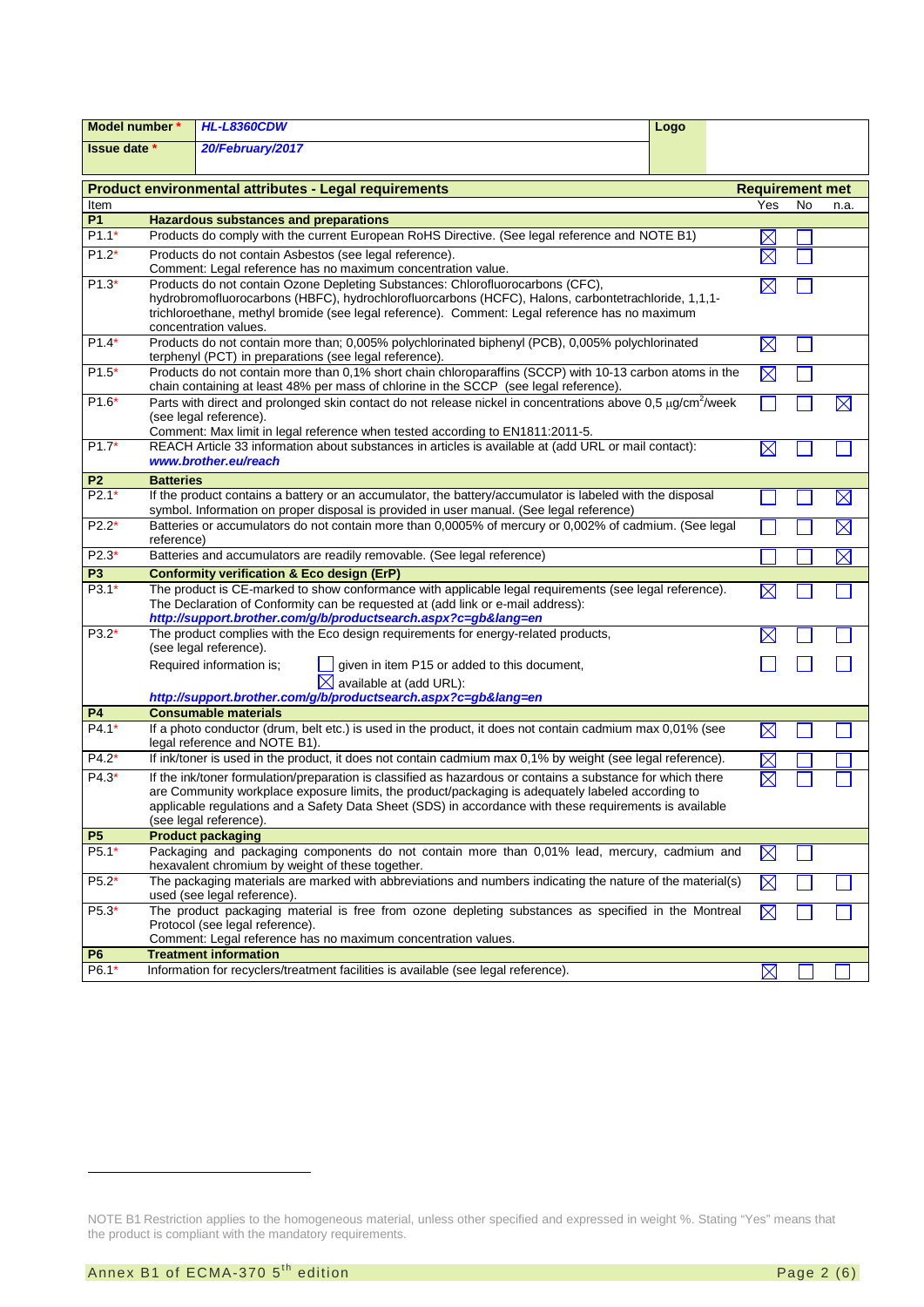| Model number *      |                                                                                                                            | <b>HL-L8360CDW</b>                                                                                                                                                                                                                                                                                                                                                                    | Logo                      |                        |             |      |
|---------------------|----------------------------------------------------------------------------------------------------------------------------|---------------------------------------------------------------------------------------------------------------------------------------------------------------------------------------------------------------------------------------------------------------------------------------------------------------------------------------------------------------------------------------|---------------------------|------------------------|-------------|------|
| <b>Issue date</b> * |                                                                                                                            | 20/February/2017                                                                                                                                                                                                                                                                                                                                                                      |                           |                        |             |      |
|                     |                                                                                                                            |                                                                                                                                                                                                                                                                                                                                                                                       |                           |                        |             |      |
|                     |                                                                                                                            | Product environmental attributes - Market requirements (See General NOTE GN below)<br>- Environmental conscious design                                                                                                                                                                                                                                                                |                           | <b>Requirement met</b> |             |      |
| Item                |                                                                                                                            | *=mandatory to fill in. Additional information regarding each item may be found under P14.                                                                                                                                                                                                                                                                                            |                           | Yes                    | No          | n.a. |
| <b>P7</b>           | <b>Design</b>                                                                                                              |                                                                                                                                                                                                                                                                                                                                                                                       |                           |                        |             |      |
|                     |                                                                                                                            | <b>Disassembly, recycling</b>                                                                                                                                                                                                                                                                                                                                                         |                           |                        |             |      |
| $P7.1*$             | Parts that have to be treated separately are easily separable                                                              | $\times$                                                                                                                                                                                                                                                                                                                                                                              |                           |                        |             |      |
| $P7.2*$             | Plastic materials in covers/housing have no surface coating.                                                               |                                                                                                                                                                                                                                                                                                                                                                                       |                           |                        |             |      |
| $P7.3*$             |                                                                                                                            | Plastic parts > 100 g consist of one material or of easily separable materials.                                                                                                                                                                                                                                                                                                       |                           | $\boxtimes$            |             |      |
| P7.4*               |                                                                                                                            | Plastic parts > 25 g have material codes according to ISO 11469 referring ISO 1043-4.                                                                                                                                                                                                                                                                                                 |                           | $\boxtimes$            |             |      |
| P7.5                |                                                                                                                            | Plastic parts are free from metal inlays or have inlays that can be removed with commonly available tools.                                                                                                                                                                                                                                                                            |                           | $\times$               |             |      |
| P7.6*               |                                                                                                                            | Labels are easily separable. (This requirement does not apply to safety/regulatory labels).                                                                                                                                                                                                                                                                                           |                           | $\boxtimes$            |             |      |
|                     | <b>Product lifetime</b>                                                                                                    |                                                                                                                                                                                                                                                                                                                                                                                       |                           |                        |             |      |
| P7.7*               |                                                                                                                            | Upgrading can be done e.g. with processor, memory, cards or drives                                                                                                                                                                                                                                                                                                                    |                           |                        |             |      |
| P7.8*               |                                                                                                                            | Upgrading can be done using commonly available tools                                                                                                                                                                                                                                                                                                                                  |                           |                        | $\boxtimes$ |      |
| P7.9.               |                                                                                                                            | Spare parts are available after end of production for: 7 years                                                                                                                                                                                                                                                                                                                        |                           |                        |             |      |
| P7.10               |                                                                                                                            | Service is available after end of production for: 7years                                                                                                                                                                                                                                                                                                                              |                           |                        |             |      |
|                     |                                                                                                                            | <b>Material and substance requirements</b>                                                                                                                                                                                                                                                                                                                                            |                           |                        |             |      |
| P7.11*              |                                                                                                                            | Product cover/housing material type (e.g. plastics, metal, aluminum):                                                                                                                                                                                                                                                                                                                 |                           |                        |             |      |
|                     |                                                                                                                            | Material type: PS-HI<br>Material type: PC                                                                                                                                                                                                                                                                                                                                             | Material type: <b>ABS</b> |                        |             |      |
| P7.12               |                                                                                                                            | Insulation materials of external electrical cables are PVC free.                                                                                                                                                                                                                                                                                                                      |                           |                        | $\boxtimes$ |      |
| P7.13               |                                                                                                                            | Insulation materials of internal electrical cables are PVC free.                                                                                                                                                                                                                                                                                                                      |                           |                        | $\boxtimes$ |      |
| P7.14               |                                                                                                                            | External plastic casing/cover parts > 25 g contain no more than 0,1% weight (1000 ppm) bromine and 0,1%<br>weight (1000 ppm) chlorine attributable to brominated flame retardants, chlorinated flame retardants, and<br>polyvinyl chloride or 0,3% weight (3000 ppm) bromine and 0,3% weight (3000 ppm) chlorine in parts<br>containing more than 25% post-consumer recycled content. |                           | $\times$               |             |      |
| P7.15               | $\boxtimes$<br>Printed circuit boards, PCBs (without components) are low halogen: all $\Box$ PCBs > 25 g<br>are low        |                                                                                                                                                                                                                                                                                                                                                                                       |                           |                        |             |      |
| P7.16               | halogen as defined in IEC 61249-2-21. (See NOTE B2)                                                                        |                                                                                                                                                                                                                                                                                                                                                                                       |                           |                        |             |      |
|                     | Flame retarded plastic parts > 25 g in covers / housings are marked according ISO 1043-4:<br>$\boxtimes$<br>Marking FR(40) |                                                                                                                                                                                                                                                                                                                                                                                       |                           |                        |             |      |
| P7.17               |                                                                                                                            | Alt. 1: Chemical specifications of flame retardants in printed circuit boards $>$ 25 g (without components):                                                                                                                                                                                                                                                                          |                           |                        |             |      |
|                     |                                                                                                                            | TBBPA (additive) $\boxed{\times}$ , TBBPA (reactive) $\boxed{\times}$ (See NOTE B3), Other; chemical name:                                                                                                                                                                                                                                                                            | , CAS $#$ :               | $\boxtimes$            |             |      |
|                     | Alt. 2: Chemical specifications of flame retardants in printed circuit boards (without components) > 25 g                  |                                                                                                                                                                                                                                                                                                                                                                                       |                           |                        |             |      |
| P7.18               |                                                                                                                            | according ISO 1043-4:<br>Alt. 1: Flame retarded plastic parts $>$ 25 g contain the following flame retardant substances/preparations in                                                                                                                                                                                                                                               |                           |                        |             |      |
|                     |                                                                                                                            | concentrations above 0,1%:<br>1. Chemical name:<br>, CAS $#$ :<br>(See NOTE B4)<br>2. Chemical name:<br>, CAS $#$ :<br>3. Chemical name:<br>, CAS #:<br>$\mathfrak{c}\mathfrak{c}$                                                                                                                                                                                                    |                           |                        |             |      |
|                     | FR(17), FR(40)                                                                                                             | $\underline{\text{Alt}}$ . 2: Chemical specifications of flame retardants in plastic parts > 25 g according ISO 1043-4:                                                                                                                                                                                                                                                               |                           |                        |             |      |
| P7.19               |                                                                                                                            | In plastic parts > 25 g, flame retardant substances/preparations above $0,1%$ are used which have been<br>assigned the following Risk phrases;<br>and Hazard statements:                                                                                                                                                                                                              |                           |                        |             |      |
|                     | The source(s) for these classifications is/are found at (add URL(s)):<br>(See NOTE B5)                                     |                                                                                                                                                                                                                                                                                                                                                                                       |                           |                        |             |      |
| $P7.20*$            | Postconsumer recycled plastic material content is used in the product (See NOTE B6):<br>$\boxtimes$                        |                                                                                                                                                                                                                                                                                                                                                                                       |                           |                        |             |      |
|                     | a)<br>or                                                                                                                   | If YES; at least one of the two alternatives below shall be answered;<br>Of total plastic parts' weight > 25 g, the postconsumer recycled plastic material content (calculated as a<br>percentage of total plastic by weight) is 1.22 %.                                                                                                                                              |                           |                        |             |      |
|                     | b)                                                                                                                         | The weight of recycled material is<br>g.                                                                                                                                                                                                                                                                                                                                              |                           |                        |             |      |

<span id="page-2-0"></span>GENERAL NOTE Standard references should direct to the latest version of a standard. If an older version of a standard is used, section P15 shall be used for explanation.

<span id="page-2-1"></span>NOTE B2 IEC 61249-2-21 defines maximum limits of 900 ppm for each of the substances chlorine and bromine and a maximum limit of 1500ppm of these substances combined. The standard does not address fluorine, iodine and astatine which are included in the group of halogens.

<span id="page-2-2"></span>NOTE B3 and B4 A Guidance document on Chemical substances is available; see<http://www.ecma-international.org/publications/standards/Ecma-370.htm>

<span id="page-2-4"></span><span id="page-2-3"></span>NOTE B5 If a certain substance has been assigned a certain risk phrases / hazard statement in the referenced source, this does not necessarily mean the substance has been tested for all of the hazards referred to by a certain customer.

<span id="page-2-5"></span>NOTE B6 Applies to a product containing plastic parts whose combined weight exceeds 100 g with the exception of printed circuit boards, cables, connectors and electronic components and bio-based plastic material.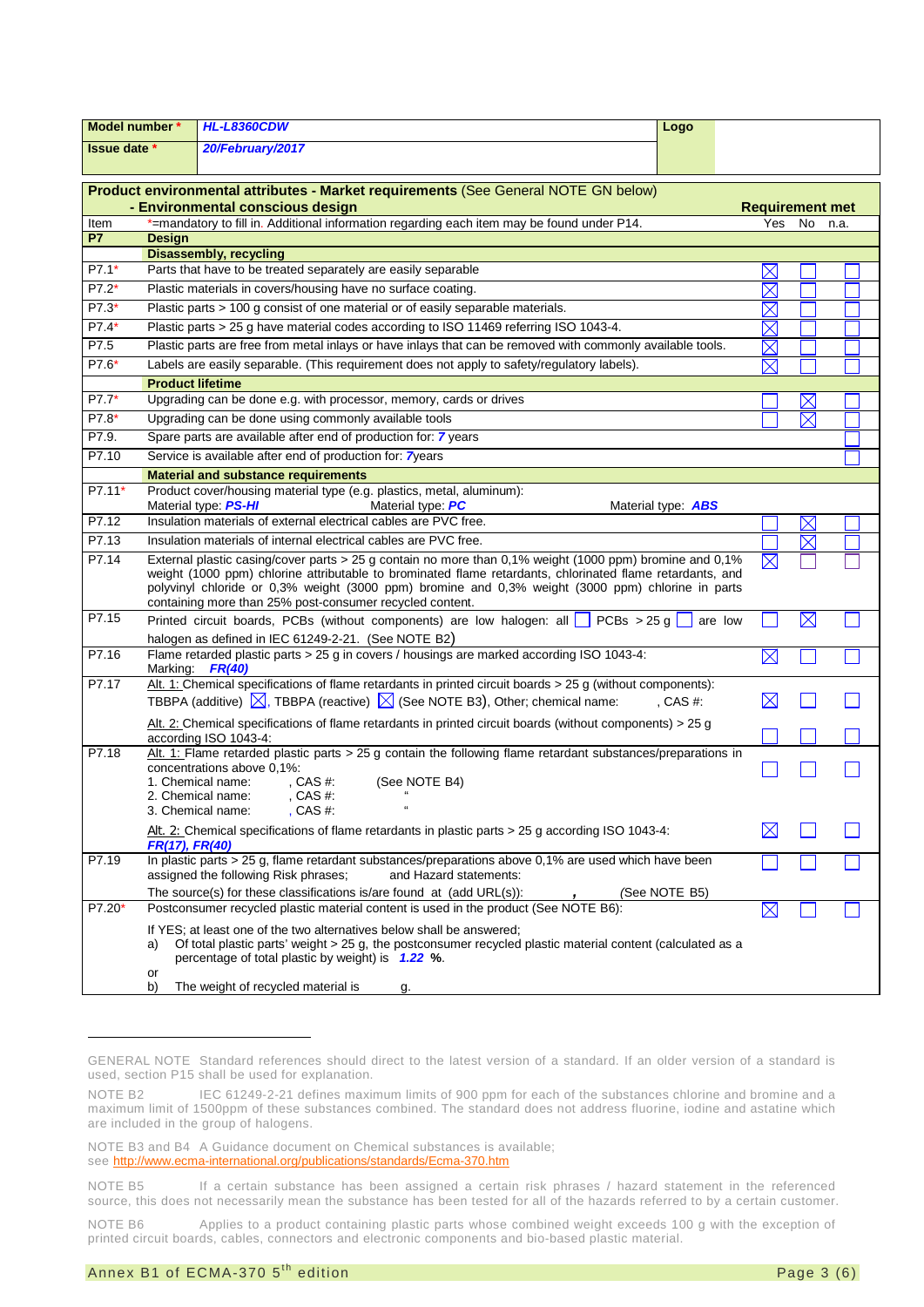|                                                                    | Model number *<br><b>HL-L8360CDW</b>                                                                                                                                                       |                               | Logo                                                                                  |                 |                                                  |                         |    |             |                        |             |
|--------------------------------------------------------------------|--------------------------------------------------------------------------------------------------------------------------------------------------------------------------------------------|-------------------------------|---------------------------------------------------------------------------------------|-----------------|--------------------------------------------------|-------------------------|----|-------------|------------------------|-------------|
| 20/February/2017<br><b>Issue date *</b>                            |                                                                                                                                                                                            |                               |                                                                                       |                 |                                                  |                         |    |             |                        |             |
|                                                                    |                                                                                                                                                                                            |                               |                                                                                       |                 |                                                  |                         |    |             |                        |             |
| Product environmental attributes - Market requirements (continued) |                                                                                                                                                                                            |                               |                                                                                       |                 |                                                  |                         |    |             | <b>Requirement met</b> |             |
| Item                                                               |                                                                                                                                                                                            |                               |                                                                                       |                 |                                                  |                         |    | Yes         | <b>No</b>              | n.a.        |
| P7.21*                                                             | <b>Material and substance requirements (continued)</b><br>Biobased plastic material content is used in the product (See NOTE B7):<br>$\times$                                              |                               |                                                                                       |                 |                                                  |                         |    |             |                        |             |
|                                                                    |                                                                                                                                                                                            |                               |                                                                                       |                 |                                                  |                         |    |             |                        |             |
|                                                                    | If YES; at least one of the two alternatives below shall be answered;<br>Of total plastic parts' weight > 25 g, the biobased plastic material content (calculated as a percentage of<br>a) |                               |                                                                                       |                 |                                                  |                         |    |             |                        |             |
|                                                                    | total plastic by weight) is<br>%.                                                                                                                                                          |                               |                                                                                       |                 |                                                  |                         |    |             |                        |             |
|                                                                    | or<br>The weight of the biobased plastic material is<br>b)<br>g.                                                                                                                           |                               |                                                                                       |                 |                                                  |                         |    |             |                        |             |
| $P7.22*$                                                           |                                                                                                                                                                                            |                               | Light sources are free from mercury, i.e. less than 0,1 mg/lamp.                      |                 |                                                  |                         |    | $\boxtimes$ |                        |             |
|                                                                    |                                                                                                                                                                                            |                               | If mercury is used specify: Number of lamps:                                          |                 | and maximum mercury content per lamp:            |                         | mg |             |                        |             |
| P <sub>8</sub><br>P8.1*                                            | <b>Batteries</b>                                                                                                                                                                           | Battery chemical composition: |                                                                                       |                 |                                                  |                         |    |             |                        |             |
| P <sub>9</sub>                                                     |                                                                                                                                                                                            |                               | <b>Energy consumption (See NOTE B8)</b>                                               |                 |                                                  |                         |    |             |                        | $\boxtimes$ |
| P9.1                                                               |                                                                                                                                                                                            |                               | For the product the following power levels or energy consumptions are reported:       |                 |                                                  |                         |    |             |                        |             |
| Energy mode                                                        |                                                                                                                                                                                            |                               | Power level at                                                                        | Power level at  | Power level at                                   | Reference/Standard      |    | for         |                        |             |
|                                                                    |                                                                                                                                                                                            |                               | 100 $V$ AC                                                                            | <b>115</b> V AC | 230 V AC                                         | modes and test method * |    |             | energy                 |             |
| Sleep mode for ENERGY                                              |                                                                                                                                                                                            |                               | W                                                                                     | W               | W                                                |                         |    |             |                        | $\boxtimes$ |
| <b>STAR® Operational Mode</b>                                      |                                                                                                                                                                                            |                               |                                                                                       |                 |                                                  |                         |    |             |                        |             |
| (OM) products<br>Standby/off mode for                              |                                                                                                                                                                                            |                               | W                                                                                     | W               | W                                                |                         |    |             |                        | $\boxtimes$ |
| <b>ENERGY STAR Operational</b>                                     |                                                                                                                                                                                            |                               |                                                                                       |                 |                                                  |                         |    |             |                        |             |
| Mode (OM) products                                                 |                                                                                                                                                                                            |                               |                                                                                       |                 |                                                  |                         |    |             |                        |             |
| TEC value for ENERGY STAR<br><b>TEC</b> products                   |                                                                                                                                                                                            | kWh/week                      | kWh/week                                                                              | 1.8<br>kWh/week |                                                  |                         |    |             |                        |             |
|                                                                    |                                                                                                                                                                                            |                               |                                                                                       |                 |                                                  |                         |    |             |                        |             |
| (TEC= Typical Energy<br><b>Printing</b>                            |                                                                                                                                                                                            |                               | W                                                                                     | W               | Approx. 580 W                                    |                         |    |             |                        |             |
|                                                                    | <b>Quiet Mode/Printing</b>                                                                                                                                                                 |                               | W                                                                                     | W               | Approx. 340 W                                    |                         |    |             |                        |             |
| <b>Ready</b>                                                       |                                                                                                                                                                                            |                               | W                                                                                     | W               | Approx. 70<br>W                                  |                         |    |             |                        |             |
|                                                                    |                                                                                                                                                                                            |                               | W                                                                                     | W               |                                                  |                         |    |             |                        |             |
| <b>Sleep</b>                                                       |                                                                                                                                                                                            |                               | W                                                                                     | W               | <b>Approx. 10.0 W</b>                            |                         |    |             |                        |             |
| <b>Deep Sleep</b>                                                  |                                                                                                                                                                                            |                               |                                                                                       |                 | Approx. 1.5 W                                    |                         |    |             |                        |             |
| <b>Power Off</b>                                                   |                                                                                                                                                                                            |                               | W                                                                                     | W               | Approx. 0.03 W                                   |                         |    |             |                        |             |
|                                                                    | <b>Networked Standby</b>                                                                                                                                                                   |                               | $\overline{W}$                                                                        | W               | Approx. 1.4 W                                    |                         |    |             |                        |             |
|                                                                    |                                                                                                                                                                                            |                               | External Power Supply Efficiency Level (International Efficiency Marking Protocol) *: |                 |                                                  |                         |    |             |                        | $\boxtimes$ |
| Print/Scan Speed *                                                 |                                                                                                                                                                                            |                               | 31 images per second                                                                  |                 |                                                  |                         |    |             |                        |             |
|                                                                    |                                                                                                                                                                                            |                               | Default time to enter energy save mode: 1<br>minutes                                  |                 |                                                  |                         |    |             |                        |             |
| P9.2*                                                              | Information about the energy save function is provided with the product.<br>$\boxtimes$                                                                                                    |                               |                                                                                       |                 |                                                  |                         |    |             |                        |             |
| P <sub>10</sub>                                                    | <b>Emissions</b>                                                                                                                                                                           |                               |                                                                                       |                 |                                                  |                         |    |             |                        |             |
|                                                                    | Noise emission - Declared according to ISO 9296 (See NOTE B9)<br>Statistical upper limit A-weighted sound power level,                                                                     |                               |                                                                                       |                 |                                                  |                         |    |             |                        |             |
| P10.1                                                              | Mode description<br>Mode<br>$L_{WA,c}$ (B)                                                                                                                                                 |                               |                                                                                       |                 |                                                  |                         |    |             |                        |             |
|                                                                    | Idle                                                                                                                                                                                       |                               |                                                                                       |                 |                                                  |                         |    |             |                        |             |
| Operation                                                          |                                                                                                                                                                                            | <b>Printing(mono)</b>         |                                                                                       | 6.55            |                                                  |                         |    |             |                        |             |
| <b>Printing(color)</b><br>Other mode                               |                                                                                                                                                                                            |                               |                                                                                       | 6.56            |                                                  |                         |    |             |                        |             |
|                                                                    |                                                                                                                                                                                            |                               | Measured according to:   ISO 7779   ECMA-74                                           |                 |                                                  |                         |    |             |                        |             |
|                                                                    |                                                                                                                                                                                            |                               | $\bowtie$                                                                             |                 | Other RAL-UZ171 (only if not covered by ECMA-74) |                         |    |             |                        |             |

<span id="page-3-0"></span>NOTE B7 The following is to be excluded from the calculation of percentage: printed circuit boards, labels, cables, connectors and electronic components and postconsumer recycled plastic.

<span id="page-3-1"></span>NOTE B8 A Guidance document on Energy Efficiency is available; see<http://www.ecma-international.org/publications/standards/Ecma-370.htm>

<span id="page-3-2"></span>NOTE B9 A Guidance document on Acoustic Noise is available; see<http://www.ecma-international.org/publications/standards/Ecma-370.htm>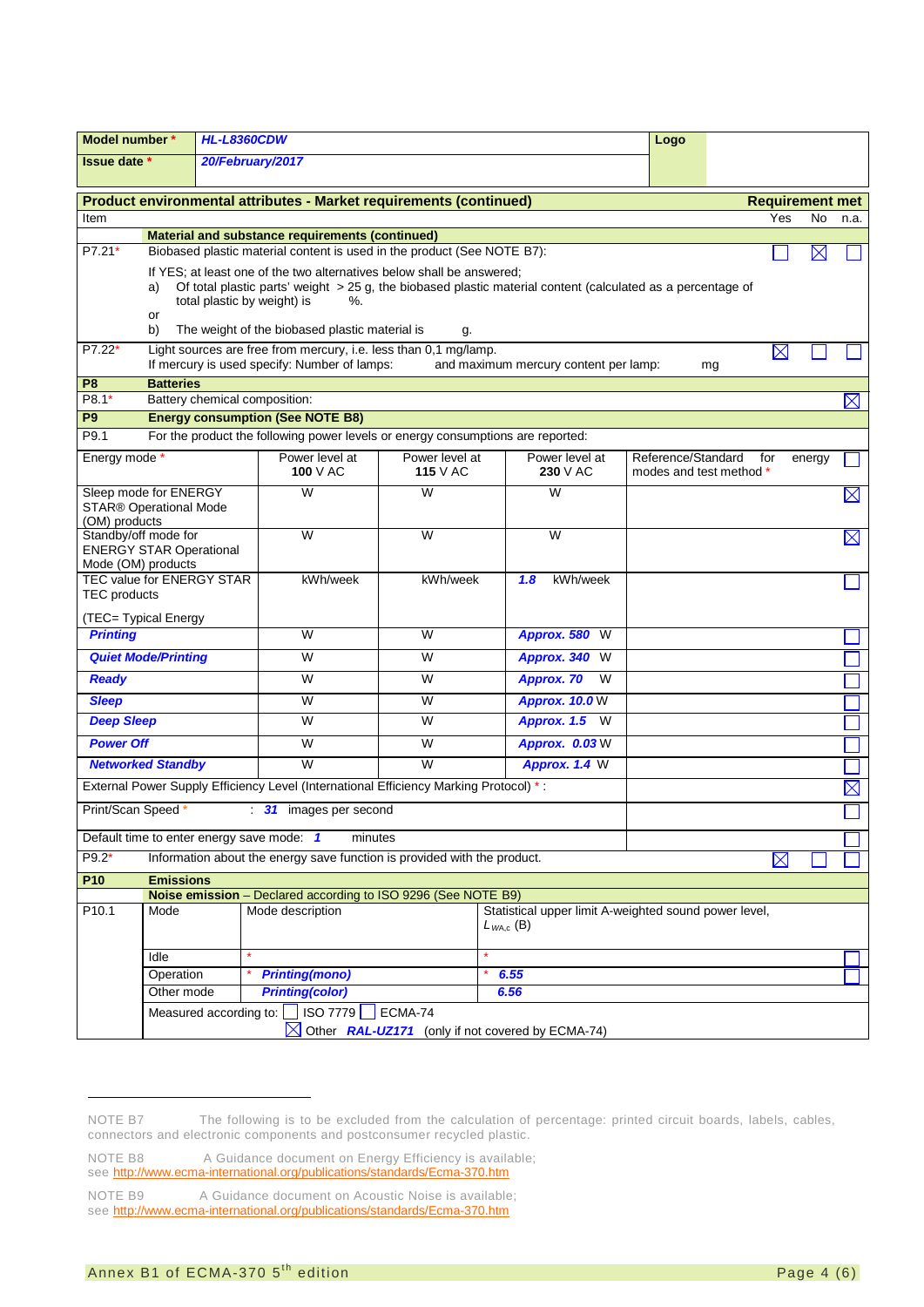| Model number *           |                                                                                                                                                                                                                                                                     | <b>HL-L8360CDW</b>                                                                                             |                   |      |                   |         | Logo              |                        |             |      |
|--------------------------|---------------------------------------------------------------------------------------------------------------------------------------------------------------------------------------------------------------------------------------------------------------------|----------------------------------------------------------------------------------------------------------------|-------------------|------|-------------------|---------|-------------------|------------------------|-------------|------|
| Issue date *             |                                                                                                                                                                                                                                                                     | 20/February/2017                                                                                               |                   |      |                   |         |                   |                        |             |      |
|                          |                                                                                                                                                                                                                                                                     |                                                                                                                |                   |      |                   |         |                   |                        |             |      |
|                          |                                                                                                                                                                                                                                                                     | Product environmental attributes - Market requirements (continued)                                             |                   |      |                   |         |                   | <b>Requirement met</b> |             |      |
| Item                     |                                                                                                                                                                                                                                                                     |                                                                                                                |                   |      |                   |         |                   | Yes                    | No          | n.a. |
|                          |                                                                                                                                                                                                                                                                     | <b>Chemical emissions from printing products (See NOTE B10)</b>                                                |                   |      |                   |         |                   |                        |             |      |
| P10.2*                   |                                                                                                                                                                                                                                                                     | Test performed according to ECMA-328 Determination of Chemical Emission Rates from Electronic                  |                   |      |                   |         |                   | $\boxtimes$            |             |      |
| P <sub>10.3</sub>        | Equipment (ISO/IEC 28360)  , other specify: RAL-UZ171<br>Typical emission rate (operation phase) is (mg/h):                                                                                                                                                         |                                                                                                                |                   |      |                   |         |                   |                        |             |      |
|                          |                                                                                                                                                                                                                                                                     |                                                                                                                |                   |      |                   |         |                   |                        |             |      |
|                          |                                                                                                                                                                                                                                                                     | Electrophotographic devices: Ozone                                                                             |                   | Dust | Styrene           | Benzene | <b>TVOC</b>       |                        |             |      |
|                          | Ink devices:                                                                                                                                                                                                                                                        |                                                                                                                |                   | Dust | Styrene           | Benzene | <b>TVOC</b>       |                        |             |      |
|                          |                                                                                                                                                                                                                                                                     | Note: compliance with maximum emission rates in eco labels to be declared in P14.                              |                   |      |                   |         |                   |                        |             |      |
| P11                      |                                                                                                                                                                                                                                                                     | <b>Consumable materials for printing products</b>                                                              |                   |      |                   |         |                   |                        |             |      |
| $P11.1*$                 |                                                                                                                                                                                                                                                                     | A Safety Data Sheet (SDS) is available for the ink/toner preparation, even if not legally required (see P4.3). |                   |      |                   |         |                   | $\times$               |             |      |
| $P11.2*$                 | EN 12281.                                                                                                                                                                                                                                                           | Paper containing post-consumer recycled fibers can be used, provided that it meets the requirements of         |                   |      |                   |         |                   | $\boxtimes$            |             |      |
| $P11.3*$                 | 2-sided (duplex) printing/copying is an integrated product function.<br>$\boxtimes$                                                                                                                                                                                 |                                                                                                                |                   |      |                   |         |                   |                        |             |      |
| $P11.4*$                 | The product is delivered to end-user with default auto-duplex enabled.<br>$\boxtimes$                                                                                                                                                                               |                                                                                                                |                   |      |                   |         |                   |                        |             |      |
| <b>P13</b>               | <b>Packaging and documentation</b>                                                                                                                                                                                                                                  |                                                                                                                |                   |      |                   |         |                   |                        |             |      |
| $P13.1*$                 | Product packaging material type(s): CRGTD-FBRBRD<br>weight $(kg)$ : 2.76                                                                                                                                                                                            |                                                                                                                |                   |      |                   |         |                   |                        |             |      |
|                          | Product packaging material type(s): PS-E<br>weight $(kg)$ : $0.42$<br>Product packaging material type(s): LDPE                                                                                                                                                      |                                                                                                                |                   |      |                   |         |                   |                        |             |      |
| $P13.2*$                 |                                                                                                                                                                                                                                                                     | Product plastic primary packaging is free from PVC.                                                            |                   |      | weight (kg): 0.10 |         |                   | $\boxtimes$            |             |      |
| $P13.3*$                 |                                                                                                                                                                                                                                                                     |                                                                                                                |                   |      |                   |         |                   |                        |             |      |
|                          | For product primary corrugated fiberboard packaging, specify the contained percentage of minimum post-<br>consumer recovered fiber content:<br>50 %                                                                                                                 |                                                                                                                |                   |      |                   |         |                   |                        |             |      |
| P13.4*                   | Specify media for user and product documentation (tick box):                                                                                                                                                                                                        |                                                                                                                |                   |      |                   |         |                   |                        |             |      |
|                          |                                                                                                                                                                                                                                                                     | Electronic $\boxtimes$ , Paper $\boxtimes$ , Other                                                             |                   |      |                   |         |                   |                        |             |      |
| P13.5                    |                                                                                                                                                                                                                                                                     | (Please only complete this item if paper documentation used)                                                   |                   |      |                   |         |                   |                        |             |      |
|                          |                                                                                                                                                                                                                                                                     | User and product documentation on paper media is chlorine-free:<br>If Yes, please specify:                     |                   |      |                   |         |                   |                        | $\boxtimes$ |      |
|                          |                                                                                                                                                                                                                                                                     |                                                                                                                |                   |      |                   |         |                   |                        |             |      |
|                          | Totally chlorine-free                                                                                                                                                                                                                                               |                                                                                                                |                   |      |                   |         |                   |                        |             |      |
|                          | Elemental chlorine-free                                                                                                                                                                                                                                             |                                                                                                                |                   |      |                   |         |                   |                        |             |      |
|                          |                                                                                                                                                                                                                                                                     | Processed chlorine-free                                                                                        |                   |      |                   |         |                   |                        |             |      |
| P14<br>P <sub>14.1</sub> |                                                                                                                                                                                                                                                                     | <b>Voluntary programs:</b><br>The product meets the requirements of the following voluntary program(s):        |                   |      |                   |         |                   |                        |             |      |
|                          |                                                                                                                                                                                                                                                                     |                                                                                                                |                   |      |                   |         |                   |                        |             |      |
|                          | <b>ENERGY STAR®</b><br>Criteria version: 2.0<br>Date: 21/12/2016<br>Product category: <b>Imaging Equipment</b><br>Product category: Office Equipment with<br>Criteria version. RAL-UZ171<br>Eco-label: (Blue Angel)<br>Date: 16/11/2016<br><b>Printing Function</b> |                                                                                                                |                   |      |                   |         |                   |                        |             |      |
|                          | Eco-label:                                                                                                                                                                                                                                                          |                                                                                                                | Criteria version: |      | Date:             |         | Product category: |                        |             |      |
| P <sub>15</sub>          |                                                                                                                                                                                                                                                                     | <b>Additional information (See NOTE B11)</b>                                                                   |                   |      |                   |         |                   |                        |             |      |
|                          |                                                                                                                                                                                                                                                                     |                                                                                                                |                   |      |                   |         |                   |                        |             |      |
|                          |                                                                                                                                                                                                                                                                     |                                                                                                                |                   |      |                   |         |                   |                        |             |      |
|                          |                                                                                                                                                                                                                                                                     |                                                                                                                |                   |      |                   |         |                   |                        |             |      |

<span id="page-4-0"></span>NOTE B10 A Guidance document on Chemical Emissions is available;

see<http://www.ecma-international.org/publications/standards/Ecma-370.htm>

<span id="page-4-1"></span>NOTE B11 Additional lines may be inserted to declare further items, by positioning the cursor at the far right of the row and hitting the <Enter> key.